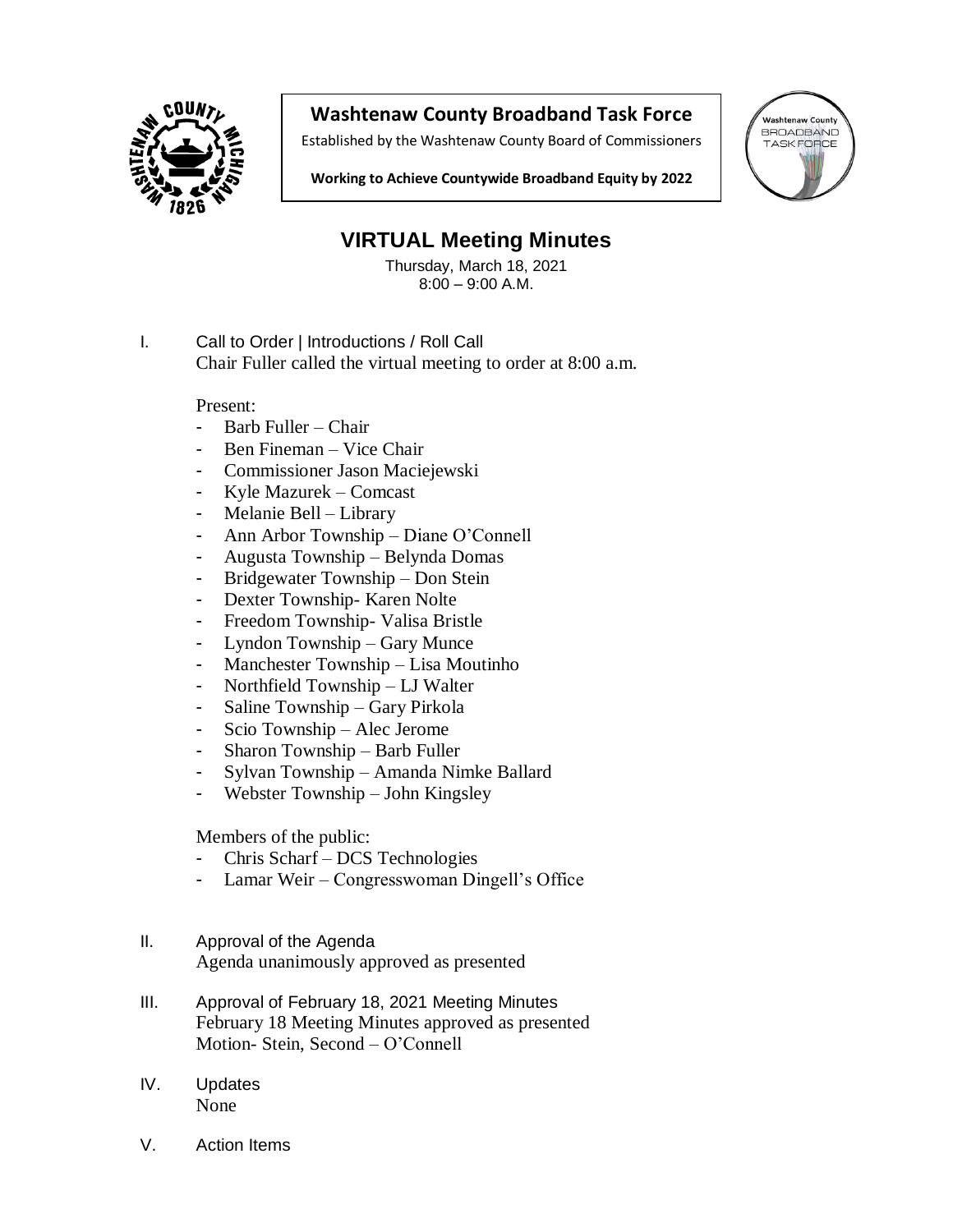None

VI. New Business

A. RFI for Broadband Gap Filling

Ben reported on the gap filling RFI – issued by the County on 3/18.

- 3307 households will not receive coverage via RDOF or CMIC grants
- Need to see if we can get those areas covered
- RFI issued to ask for cost associated with each township's unserved areas
- Information at a township level is in RFI page 7
- Contiguous providers are expected to respond
- Funding is TBD
	- o NTIA grant
		- Rules will be announced very soon
		- Match may be required
			- Cost sharing conversations will have to happen
	- o American Rescue Plan funding
		- One approved use of the funds is broadband expansion
		- Suggest municipalities set aside funds to match, just in case
- RFP may follow depending in information received from RFI
	- o RFI is due April 9
- VII. Old Business None
- VIII. Township Updates None
- IX. Public Comment None
- X. Announcements
	- A. "An Initial Award Recommendation" for Comcast's CMIC 2.0 "Washtenaw County" application, encompassing pockets of Ann Arbor, Scio and Lodi Township CMIC 2.0 Links *(same information in two different formats)*

-- [https://www.michigan.gov/dtmb/0,5552,7-358-82547\\_56345\\_91154\\_102790\\_102811---,00.html](https://www.michigan.gov/dtmb/0,5552,7-358-82547_56345_91154_102790_102811---,00.html)

-- https://www.michigan.gov/documents/dtmb/Comcast - Washtenaw - CMIC 718267 7.pdf

Kyle shared an update on CMIC funding –

- Comcast received initial grant award consideration on 3/5 for parts of Ann Arbor Township, Scio Township and Lodi Township
	- o This now advances to comment period, through 5/5
	- o Comments of support from these municipalities/BBTF members would be welcomed/appreciated
	- o Formal announcement of awards expected in June, no dollars have been assigned at this time
- CMIC 1.5 in Manchester Township was withdrawn due to the areas RDOF award

Barb reminded everyone of the Comcast Essentials program – information on BBTF webpage, economic (internet access) program for areas with service